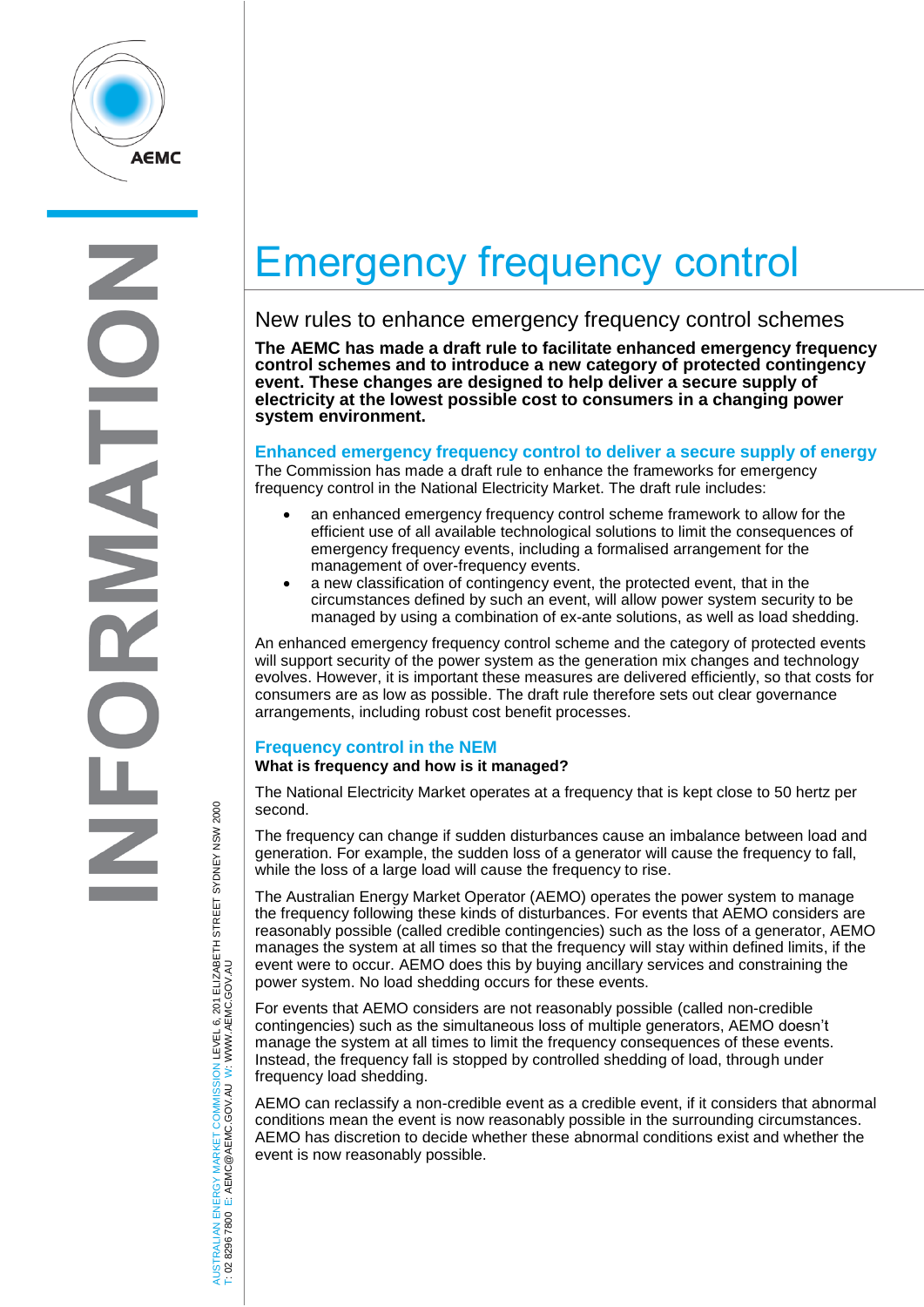#### **Emergency frequency management in a changing power system environment**

The consequences of non-credible contingency events are currently limited through under frequency load shedding schemes. These schemes utilise a series of relays that automatically shed load in a controlled manner in response to a drop in frequency caused by a non-credible contingency, such as the loss of multiple generators. This is intended to arrest the fall in frequency by rebalancing load and generation.

The effectiveness of current load shedding schemes may be reduced by a number of changes currently underway within the National Electricity Market, particularly changes in the generation mix. This mix is changing as older, synchronous generators retire and are replaced with new non-synchronous generation technology, such as wind and solar.

Synchronous generators provide a degree of physical "inertia" in the system, which slows the rate at which frequency can change following a contingency event. Non-synchronous generators provide less physical inertia in the system. This means that frequency can now change more rapidly following a contingency event.

These changes may reduce the effectiveness of existing under frequency load shedding schemes. In particular, these schemes may not be able to act fast enough to arrest the fall in frequency following a contingency event. This could result in a cascading failure of other generators, potentially causing a major black out.

These under frequency control schemes therefore need to be adapted and enhanced so they remain effective and capable of supporting the secure supply of energy to consumers as this transition continues.

#### **Emergency frequency control schemes**

The draft rule establishes a governance framework for emergency frequency control.

This framework will enable the use of all available technologies, where these technologies represent the most efficient way of delivering emergency frequency control. It also includes a formal framework for generation shedding schemes to manage over-frequency events.

It's important an emergency frequency control scheme can utilise all available technologies as they evolve, in order to develop to meet future power system conditions. However, it must also be delivered at an efficient cost to consumers. The draft rule therefore sets out a governance framework in which:

- AEMO, in consultation with network service providers, will propose an emergency frequency control scheme, including estimates of potential scheme capabilities and costs to deliver those capabilities
- The Reliability Panel will undertake a cost benefit assessment of the proposal and will develop an emergency frequency control scheme standard
- AEMO will develop an emergency frequency control scheme functional design specification to meet the emergency frequency control scheme standard
- Network service providers will install and/or replace equipment that can meet these functional design specifications.

This framework allows for the efficient assessment of costs and benefits by the Reliability Panel. This is consistent with the Reliability Panel's broader role in setting various power system standards.

#### **Protected events**

The draft rule establishes the new category of protected contingency event and a governance framework for identifying specific protected events.

For a protected event, AEMO will be able manage the system at all times so that the frequency will stay within defined limits, if the protected event were to occur. This may include ex-ante actions, such as procuring ancillary services and constraining the dispatch of generation in the system. Some load shedding will also be allowed to limit the expected consequences of the protected event, if it occurs.

This will deliver efficient outcomes where the costs of managing the system, as well as the costs of any load shed, are less than the avoided expected consequences of the protected event.

**EFCS and protected events will support security of supply for consumers.** 

**An enhanced** 

**However, it is important these measures are delivered efficiently, so that costs for consumers are as low as possible.**